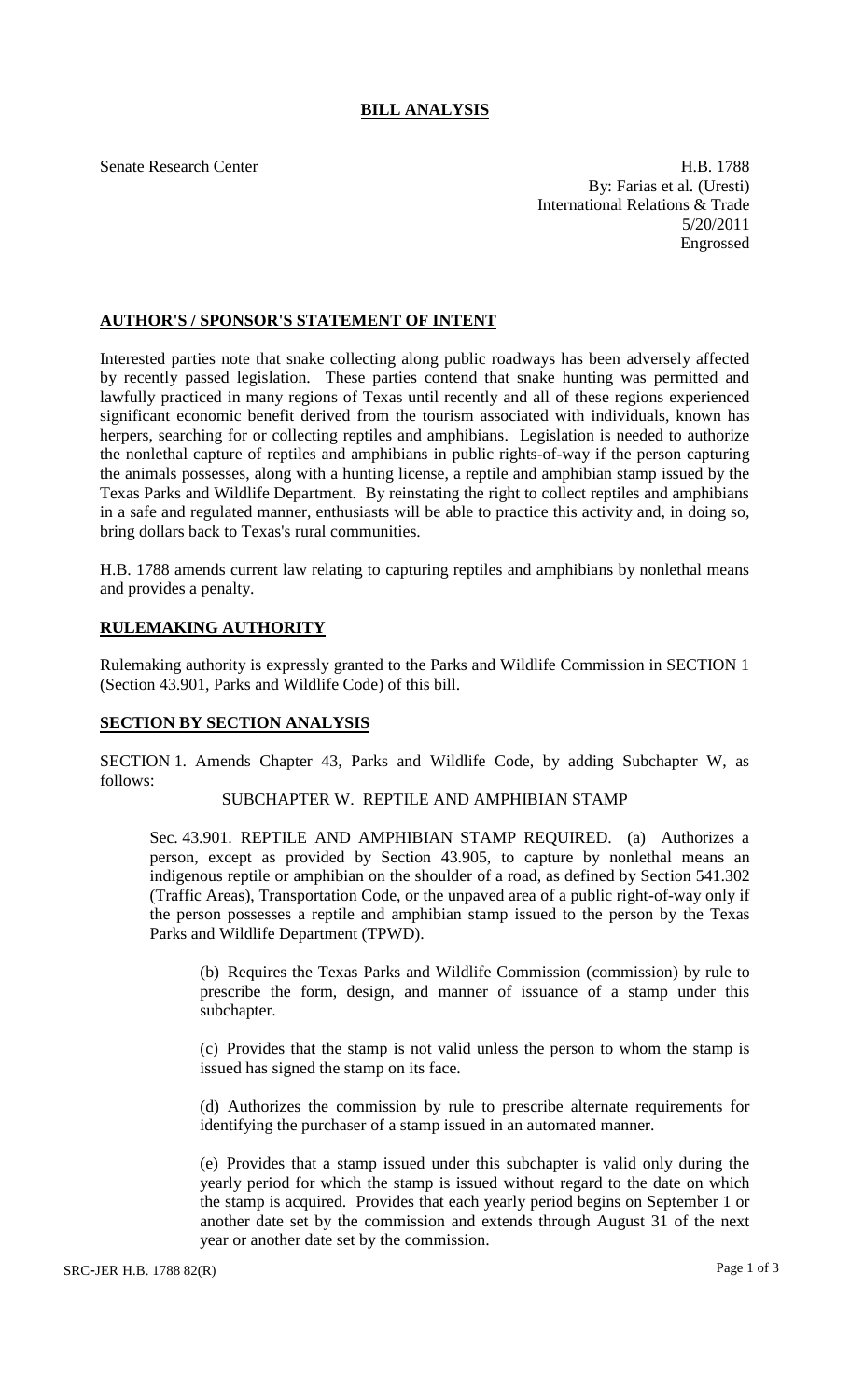Sec. 43.902. FEE. Provides that the fee for a reptile and amphibian stamp is \$10. Authorizes TPWD to issue other editions of the stamp that are not valid for capturing by nonlethal means a species covered by this subchapter for a fee set by the commission.

Sec. 43.903. HUNTING LICENSE REQUIRED. Provides that the possession of a reptile and amphibian stamp does not authorize a person to capture by nonlethal means an indigenous reptile or amphibian without possessing a hunting license required by Section 42.002 (Resident License Required; Exemption) or 42.005 (Nonresident License Required), or at a time or by means not otherwise authorized by this code.

Sec. 43.904. STAMP SALE RECEIPTS. Requires that the net revenue derived from the sale of reptile and amphibian stamps be credited to the game, fish, and water safety account.

Sec. 43.905. EXEMPTIONS. Provides that a person is not required to have a hunting license or reptile and amphibian stamp to capture by nonlethal means and subsequently release in another location an indigenous reptile or amphibian if the person is:

(1) performing activities related to oil or gas exploration or production;

(2) an employee of the state, a utility, as defined by Section 203.091 (Definition), Transportation Code, or a power generation company, as defined by Section 31.002 (Definitions), Utilities Code, and is acting in the course and scope of the person's employment with the state, the utility, or the power generation company; or

(3) performing activities related to surface coal mining and reclamation operations as defined by Section 134.004 (Definitions), Natural Resources Code.

Sec. 43.906. PENALTY. (a) Provides that a person who violates Section 43.901 commits an offense that is a Class C Parks and Wildlife Code misdemeanor.

(b) Provides that a person, other than a person described by Section 43.905, in an area described by Section 43.901 who is engaged in capturing by nonlethal means a species covered by this subchapter and fails or refuses on the demand of any game warden or other peace officer to show a reptile and amphibian stamp is presumed to be in violation of Section 43.901.

SECTION 2. Amends Section 62.0031, Parks and Wildlife Code, by amending Subsection (a) and adding Subsections (c), (d), and (e), as follows:

(a) Prohibits a person, except as provided by Subsections (b) (relating to providing that this section does not apply to the trapping of a raptor for educational or sporting purposes) and (c), from hunting a wild animal or bird when the person is on a public road or right-of-way. Makes a nonsubstantive change.

(c) Authorizes a person to capture by nonlethal means reptiles and amphibians on the shoulder of a road, as defined by Section 541.302, Transportation Code, or the unpaved area of a public right-of-way if the person possesses a reptile and amphibian stamp issued to the person by TPWD and does not use a trap, or is described by Section 43.905.

(d) Requires a person to wear reflective clothing when engaging in the capture by nonlethal means of a reptile or amphibian under a stamp issued by TPWD. Requires that the clothing have at least 144 square inches of reflective material on both the front and back of the clothing.

(e) Prohibits a person from using a spotlight attached to a motor vehicle in capturing a reptile or amphibian under Subsection (c).